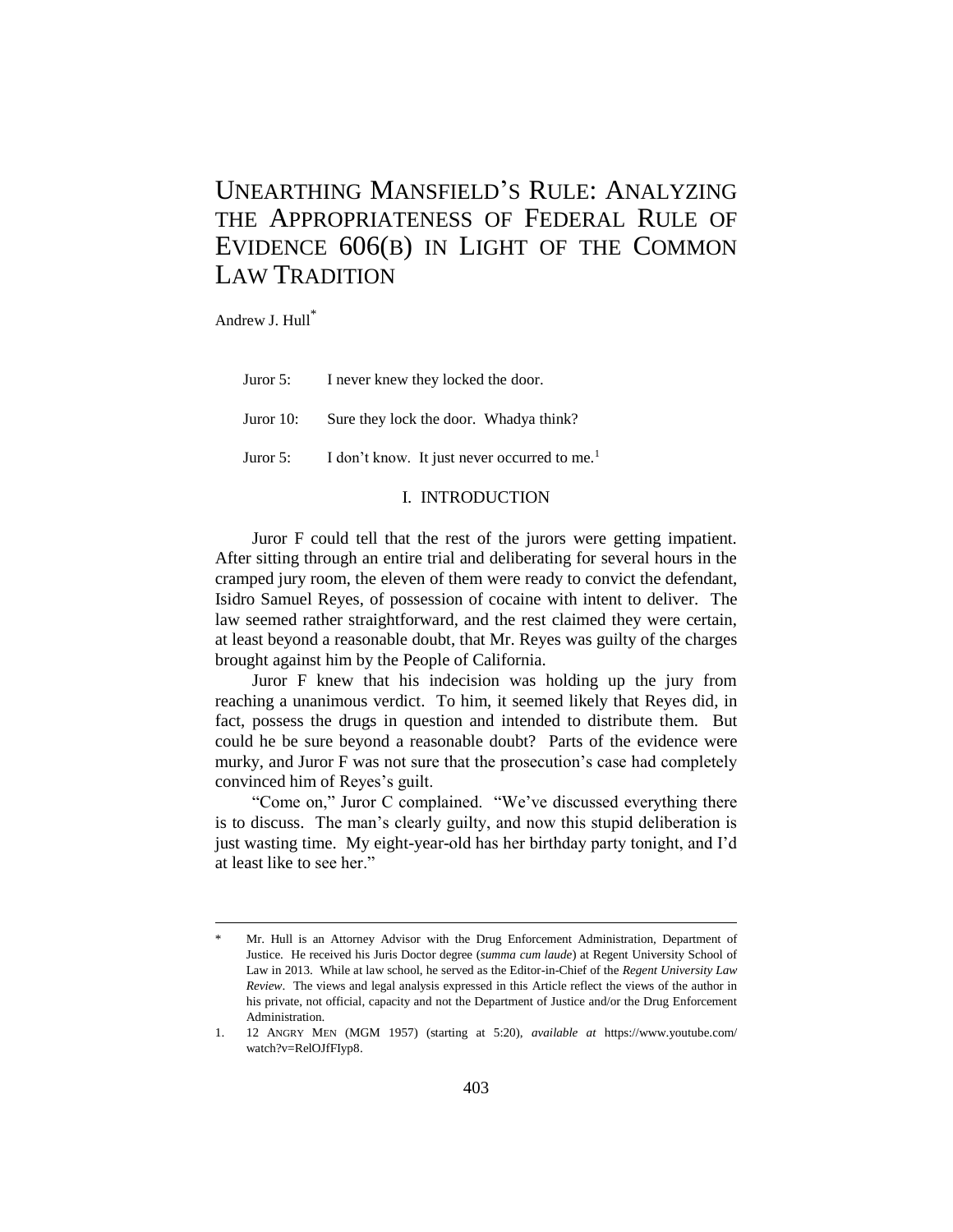Juror F squirmed. After six hours of deliberation, he was ready to get home and pack for his family's weekend trip. He knew the rest of the jurors were just as ready to leave.

Juror F discreetly excused himself to the restroom. He pulled a nickel out of his pocket. Almost always a responsible and conscientious person, he could hardly believe what he was about to do. "Well," he thought, "here it goes. Heads, he's innocent. Tails, he's guilty." He tossed the coin and looked at it with bated breath. *Tails*.

Two years have passed. Reyes is only a quarter of the way through his sentence, and the memory of his own guilty vote constantly burdens Juror F's conscience. Finally, it is too much for him to keep secret any longer. He finds Reyes's former defense counsel and tells him about the coin toss, hoping to redeem what went wrong in the jury room two years ago. Juror F tells the attorney that he is willing to do anything, even testify in court about his misconduct, in order to ensure that Reyes is not punished further by an unfair trial.

The case progresses all the way to the California Supreme Court and eventually to the U.S. Court of Appeals for the Ninth Circuit. But the courts will not consider Juror F's testimony of what happened in the jury room that day. Citing a well-settled rule that jurors cannot testify as to statements made and incidents occurring in the jury room, the courts deny Juror F's attempt to rectify the situation while Reyes continues to sit in prison for a crime of which he was never properly convicted.<sup>2</sup>

Undoubtedly, instances of juror misconduct, such as in Reyes's case, are rare, and the chances that jurors, like Juror F, will turn themselves in are rarer still. Yet these cases have existed throughout our common law history, and they continue to occur today. Despite blatant jury misconduct that can result in an improper guilty verdict, the Federal Rules of Evidence, with few exceptions, prohibit testimony from a juror that such misconduct took place. Rule 606(b) specifically forbids such evidence, and the rule is seemingly based in a historic common law tradition.<sup>3</sup>

Despite its lengthy tradition, history actually demonstrates that the rule embodied by Rule 606(b) is an anomaly that fails to comport with prior precedent and the holistic principles surrounding trial by jury. Furthermore, the policy of finality that supporters now use as the rationale for maintaining this rule at the cost of allowing blatant jury misconduct fails to find support in the common law tradition. As will be discussed further, Rule 606(b) should be amended to allow juror testimony of juror misconduct when such misconduct is not a part of the jury's subjective deliberative process of reaching a verdict.

<sup>2.</sup> This account is based off of *Reyes v. Seifert*, 125 F. App'x 788 (9th Cir. 2005).

<sup>3.</sup> FED. R. EVID. 606(b).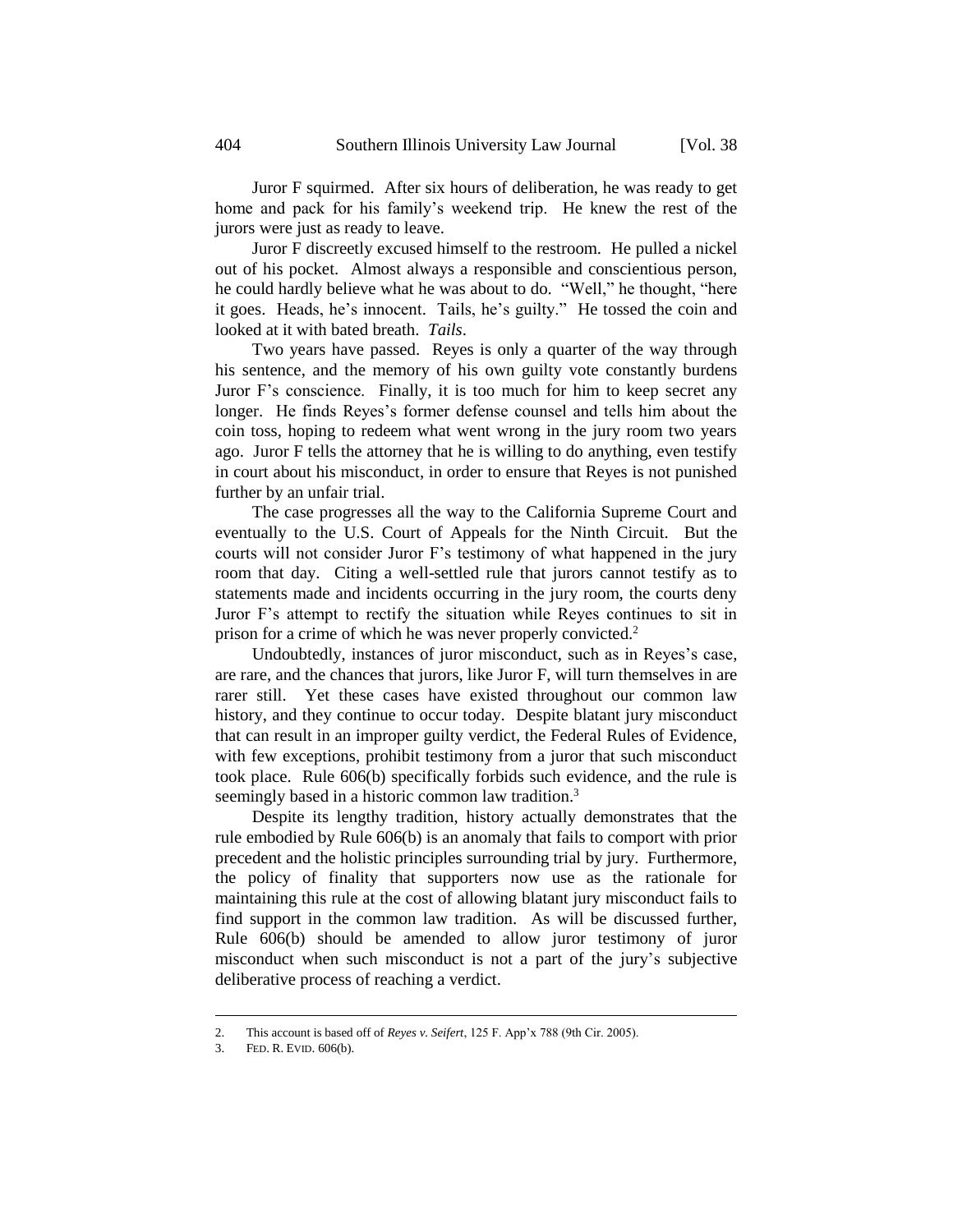Part II of this Article describes the history of Rule 606(b) and its underlying policies. Part III discusses the origin of this rule—a case decided by the renowned Lord Mansfield—and questions its legitimacy as a bedrock principle in the common law tradition. Part IV analyzes the policy of finality at the expense of overlooking certain juror misconduct in light of historic writings surrounding trial by jury. Finally, Part V provides a suitable amendment to Rule 606(b) that embraces both a holistic understanding of a just trial by jury while also respecting the inviolate nature of the process of jury deliberation.

## II. THE HISTORY OF AND POLICY BEHIND RULE 606(B)

A. Rule 606(b) and Its Effect

Rule 606(b) reads:

During an inquiry into the validity of a verdict or indictment, a juror may not testify about any statement made or incident that occurred during the jury's deliberations; the effect of anything on that juror's or another juror's vote; or any juror's mental processes concerning the verdict or indictment. The court may not receive a juror's affidavit or evidence of a juror's statement on these matters.<sup>4</sup>

The rule provides several exceptions to this blanket prohibition: "A juror may testify about whether: (A) extraneous prejudicial information was improperly brought to the jury's attention; (B) an outside influence was improperly brought to bear on any juror; or (C) a mistake was made in entering the verdict on the verdict form."<sup>5</sup> Essentially, unless the misconduct or mistake matches one of the exceptions to the rule, a losing party (or any party for that matter) cannot provide evidence from a juror that the juror or other members of the jury engaged in misconduct in reaching the verdict.

While the exceptions to the rule cover many instances of jury misconduct or tampering, such as communication by one of the attorneys with the jurors, use of non-admitted evidence, and threats or bribes, the rule refuses the admittance of certain evidence of improper influences within the jury room that may affect the verdict.<sup>6</sup> Since the enactment of the Federal Rules of Evidence in 1975, Rule 606(b) has squashed evidence of jury

<sup>4.</sup> FED. R. EVID. 606(b)(1).

<sup>5.</sup> FED. R. EVID. 606(b)(2).

<sup>6.</sup> FED. R. EVID. 606(b).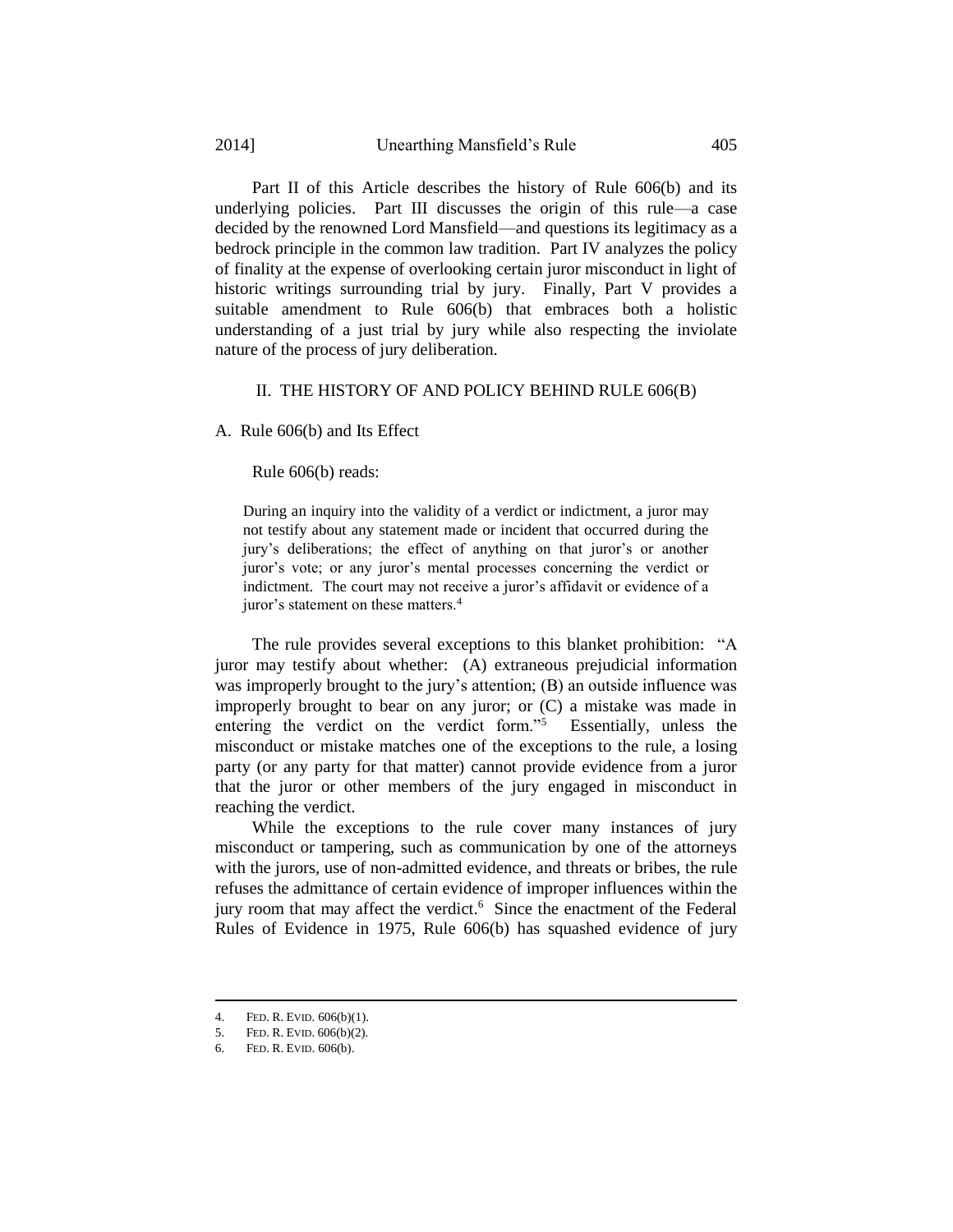misconduct in a wide variety of cases.<sup>7</sup> In *Tanner v. United States*, the Supreme Court of the United States upheld the trial court's use of Rule 606(b) to bar juror testimony that several of the jurors were under the influence of alcohol and drugs throughout a criminal trial.<sup>8</sup> In *Vasquez v*. *Walker*, the Ninth Circuit held that the trial court properly denied evidence from statements of certain jurors that the jury foreman refused to let all of the jurors read the jury instructions provided by the judge. $9$  The Tenth Circuit, in *United States v. Benally*, held that, under Rule 606(b), evidence from a juror was inadmissible when the juror alleged that the foreman made several strong racist comments against Native Americans to the rest of the jury in a case where the defendant was a Native American.<sup>10</sup> Finally, as referenced earlier, the Ninth Circuit upheld a similar state rule that prohibited testimony from a juror that he had tossed a coin to decide his vote of guilty or not guilty. $^{11}$ 

This sampling of cases demonstrates that the courts and the federal legislature are committed to a rule that bars juror testimony regarding juror misconduct, even at the expense of a fair and just trial. This compromise should not be surprising. In fact, the Federal Rules of Evidence are full of safeguards and checks against the admittance of certain evidence, even when such evidence could be helpful in a particular case.<sup>12</sup> Generally, these rules are in place in order to protect broader, more holistic principles of justice throughout a trial. Understanding the origin of this rule may be helpful to understand why the drafters of Rule 606(b) thought the rule was worthy of such a compromise.

#### B. The Roots of Rule 606(b)

Authorities trace Rule 606(b)'s origins to a rule developed in a 1785 English case written by the esteemed Lord Mansfield in which Lord Mansfield held that a court could not receive an affidavit from a juror alleging that he and the other jurors had engaged in juror misconduct.<sup>13</sup> Under the name of the respected jurist, "Mansfield's Rule" quickly took root in American jurisprudence.<sup>14</sup> On several occasions, the Supreme Court

<span id="page-3-0"></span><sup>7.</sup> Act of Jan. 2, 1975, Pub. L. No. 93-595, 88 Stat. 1926 (codified as amended at 28 U.S.C. app.  $(2006)$ ).

<sup>8. 483</sup> U.S. 107, 116-27 (1987).

<sup>9. 359</sup> F. App'x 758, 759-61 (9th Cir. 2009).

<sup>10. 546</sup> F.3d 1230, 1231-33 (10th Cir. 2008).

<sup>11.</sup> Reyes v. Seifert, 125 F. App'x 788, 788-89 (9th Cir. 2005).

<sup>12.</sup> *See, e.g.*, FED. R. EVID. 404 (excluding certain forms of character evidence); FED. R. EVID. 802 (barring the admissibility of hearsay evidence).

<sup>13. 3</sup> WEINSTEIN'S FEDERAL EVIDENCE § 606.04(1)(a) (Joseph M. McLaughlin ed., 2d ed. 2012). For a discussion of the case, see *infra* Part III.A.

<sup>14.</sup> Dorr v. Fenno, 29 Mass. (12 Pick.) 521, 530-31 (1832) ("The rule is now perfectly well settled in both countries and may be laid down to be, that the [t]estimony of jurors is inadmissible to show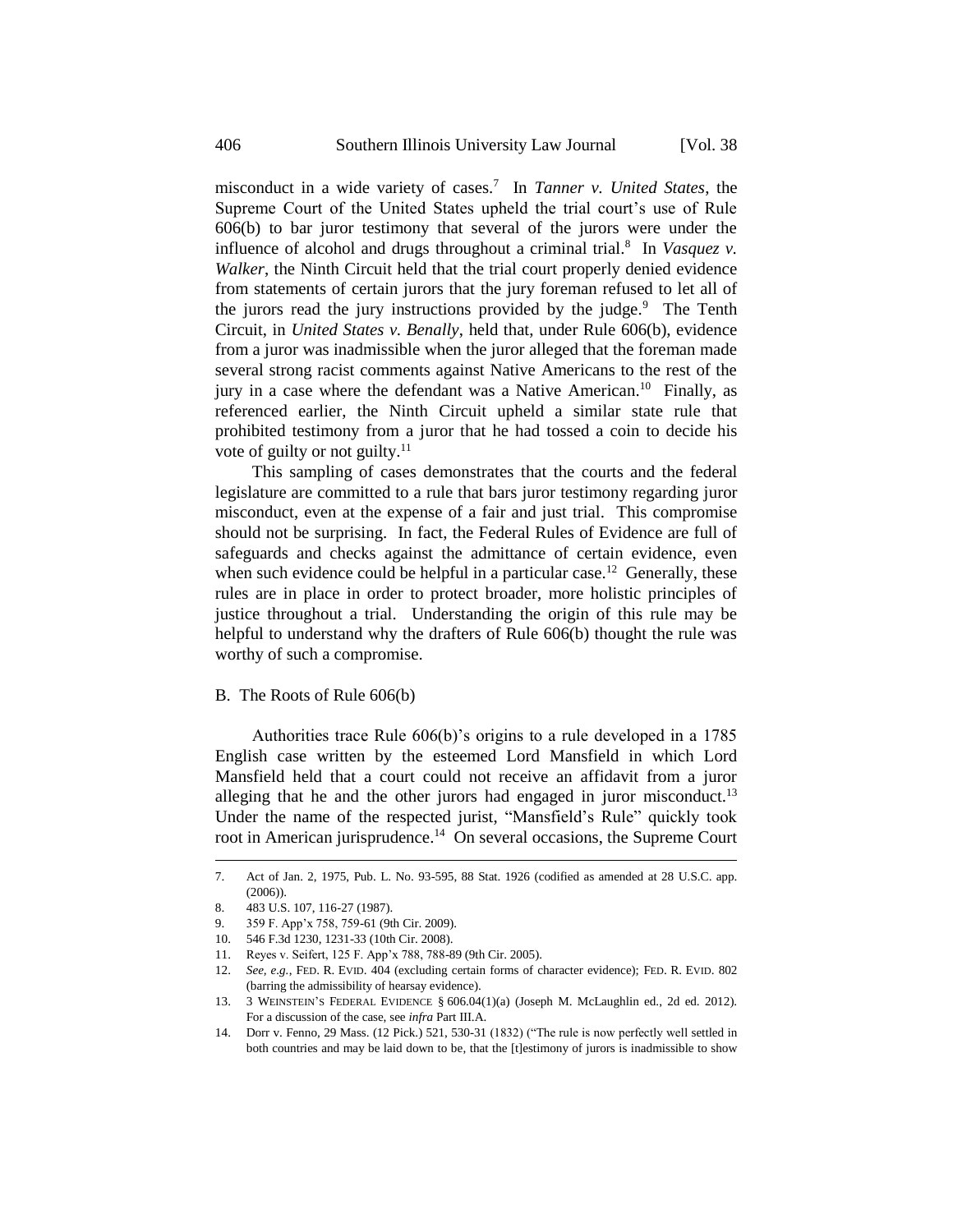has attributed this rule back to Lord Mansfield and affirmed the settled nature of the rule.<sup>15</sup> Thus, even before the enactment of the Federal Rules of Evidence in 1975, the rule that a juror could not testify as to juror misconduct was a settled rule within the United States.

## C. Policy Behind the Enactment of Rule 606(b)

In order to provide a proper historical analysis of Rule 606(b), it is necessary to understand the prevailing policy reasons behind why this rule is currently in place.<sup>16</sup> These reasons are best reflected by the legislative history surrounding the formulation and enactment of Rule 606(b). The original version of the rule coming from the House of Representatives specifically limited the bar against a juror's testimony to instances regarding the "emotions" or "mental processes" of a juror.<sup>17</sup> The Senate rejected the House of Representative's limits on the rule and, instead, adopted the finalized version of Rule 606(b) providing for a more general bar of juror testimony related to *any type* of conduct or statements occurring in the jury room.<sup>18</sup> In response to the House version of the rule and in support of its more general rule, the Senate Judiciary Committee reported:

Permitting an individual to attack a jury verdict based upon the jury's internal deliberations has long been recognized as unwise by the Supreme Court.

. . .

-

Public policy requires a *finality* to litigation. And common fairness requires that absolute privacy be preserved for jurors to engage in the full and free debate necessary to the attainment of just verdicts. Jurors will not be able to function effectively if their deliberations are to be scrutinized in post-trial litigation. In the interest of protecting the jury system and the citizens who make it work, rule 606 should not permit any inquiry into the internal deliberations of the jurors.<sup>19</sup>

their own misbehavior . . . ."); Cluggage v. Swan, 4 Binn. 150, 155-59 (Pa. 1811) (excluding a juror's affidavit that the jury had reached its verdict by lot); Dana v. Tucker, 4 Johns. 487, 487-88 (N.Y. Sup. Ct. 1809) (excluding affidavits from jurors that they used a system of averages to determine the amount for which the defendant was liable).

<sup>15.</sup> *See, e.g.*, Tanner v. United States, 483 U.S. 107, 117 (1987); McDonald v. Pless, 238 U.S. 264, 268-69 (1915); Stockton v. Bishop, 45 U.S. 155, 164 (1846).

<sup>16.</sup> A full discussion of the legislative history behind Rule 606(b) can be found in the Supreme Court's decision in *Tanner*, 483 U.S. at 116-25.

<sup>17.</sup> H.R. 5463, 93d Cong. (1974).

<sup>18.</sup> *See* FED. R. EVID. 606(b).

<sup>19.</sup> S. REP. NO. 93-1277, at 13-14 (1974) (emphasis added).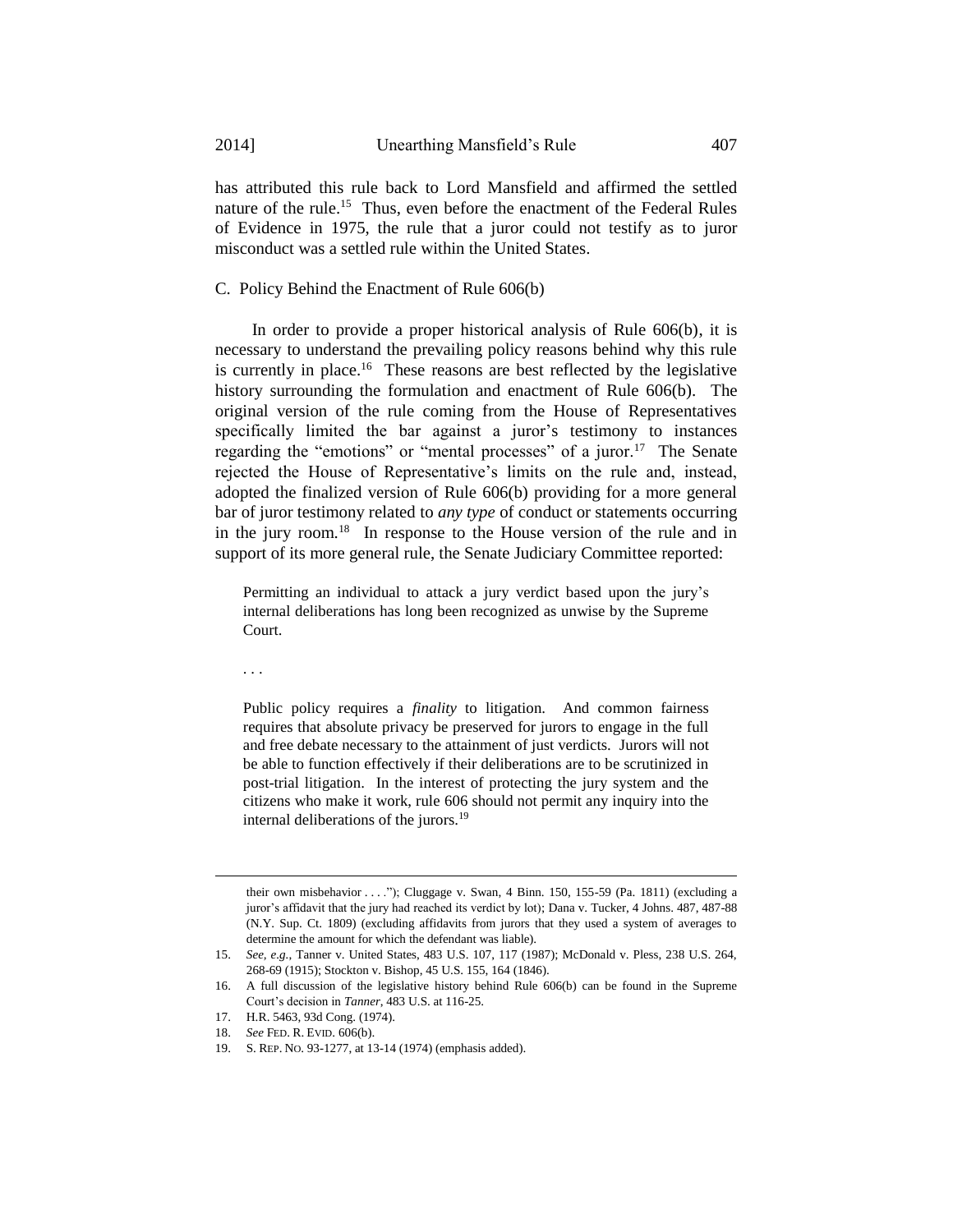In *Tanner v. United States*, the Supreme Court affirmed that *finality* is indeed the impetus behind Rule  $606(b)$ .<sup>20</sup> Realizing that a limited rule allowing evidence of *objective* juror misconduct would "in some instances lead to the invalidation of verdicts reached after irresponsible or improper juror behavior," the Court doubted that "the jury system could survive such efforts to perfect it."<sup>21</sup> Instead, the Court was persuaded that "[a]llegations of juror misconduct, incompetency, or inattentiveness, raised for the first time days, weeks, or months after the verdict, seriously disrupt the finality of the process."<sup>22</sup>

The legislative history behind Rule 606(b) and the Supreme Court's analysis of the rule clearly establish that the asserted reason for this rule is the desire of finality in the jury trial system. Moreover, at a cursory level, Rule 606(b) appears to have the backing of the common law tradition, and it certainly boasts an almost universal acceptance within American jurisprudential history.

But should this rule enjoy unquestioned existence because it can be traced back to a 1785 case (albeit by one of the most distinguished common law jurists) when its effects can be devastating to those placed within the judicial system? Should our courts and legislatures, resting contently in Rule 606(b)'s historic root, be allowed to further their policy of finality at the expense of individuals such as Isidro Reyes who spent several years of his life in a prison cell because of a faulty verdict? Oliver Wendell Holmes warned of blind devotion to ancient rules followed solely because of their age and legacy:

It is revolting to have no better reason for a rule of law than that so it was laid down in the time of Henry IV. It is still more revolting if the grounds upon which it was laid down have vanished long since, and the rule simply persists from blind imitation of the past. $^{23}$ 

As the next two parts of this Article will attempt to show, the proponents of Rule 606(b), though armed with good and important intentions, neglect to heed Holmes's warning. Their problem lies not in that they do not look back to the history of the common law tradition; they simply fail to look back far enough. The current rationale behind Rule 606(b) is blind to the historical context surrounding Mansfield's Rule and

<sup>20. 483</sup> U.S. at 120.

<sup>21.</sup> *Id.*

<sup>22.</sup> *Id.* The Court also noted several other policy reasons: "Moreover, full and frank discussion in the jury room, jurors' willingness to return an unpopular verdict, and the community's trust in a system that relies on the decisions of laypeople would all be undermined by a barrage of postverdict scrutiny of juror conduct." *Id.* at 120-21.

<sup>23.</sup> O.W. Holmes, *The Path of the Law*, 10 HARV. L. REV. 457, 469 (1897).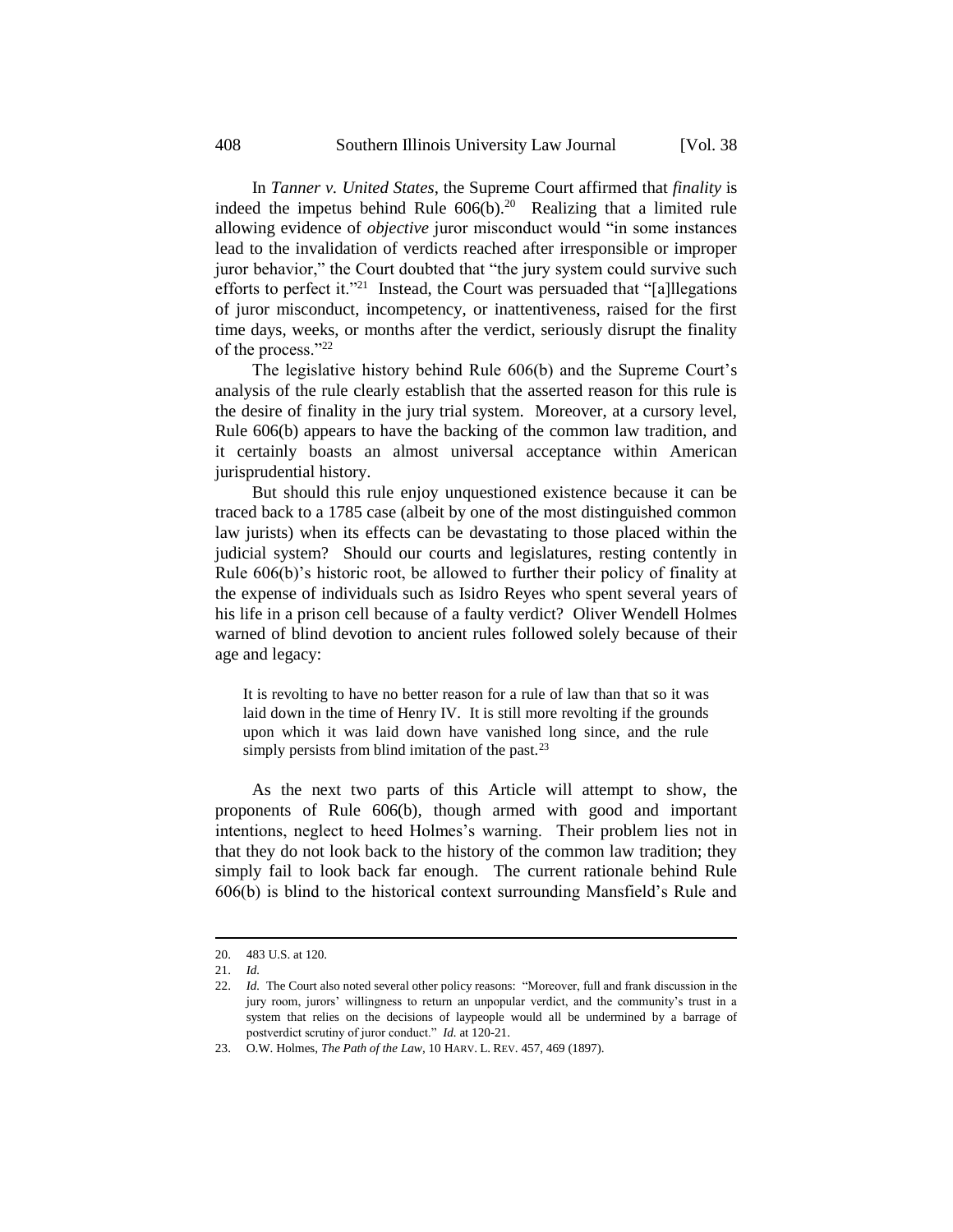to how its desire for finality conflicts with a holistic understanding of the principles behind the jury trial system.

## III. MANSFIELD'S RULE: A LEGAL ANOMALY

For a rule as powerful as Rule 606(b) (the modern adaptation of Mansfield's Rule), there is surprisingly little discussion within the common law of the issue of verdict impeachment by a juror's testimony. In fact, prior to 1785, the great common law treatises did not even address this issue. The primary source of information surrounding this rule can be found solely in the decisions of the English courts. Little is known about the 1785 case that gave birth to Mansfield's Rule, yet its impact continues today. Its authority, however, is certainly called into question when one understands the method of its derivation and its place within the rest of the common law tradition.

## A. *Vaise v. Delaval*

Little is known of the 1785 case of *Vaise v. Delaval* because quite little is actually said in the case itself. $24$  According to the short account of the facts, the jury in a civil case was divided as to whether the defendant was liable.<sup>25</sup> Undecided, the jurors agreed among themselves to a coin toss to determine the winner of the case.<sup>26</sup> The coin was tossed, the plaintiff came up on top, and the jury returned a verdict in favor of the plaintiff.<sup>27</sup> Apparently, the matter must have weighed heavily on the consciences of two of the jurors, as they eventually confessed to their wrongdoing and provided the defendant with an affidavit describing what had gone on during the so-called jury deliberation.<sup>28</sup> Armed with this new evidence, the defendant went back to the court, moving for a rule to set aside the verdict. 29

The case made its way to the Lord Chief Justice Mansfield on the King's Bench.<sup>30</sup> Despite the apparent injustice to the defendant, Lord Mansfield's decision was unequivocal. "The Court cannot receive such an affidavit from any of the jurymen themselves, in all of whom such conduct is a very high misdemeanor  $\dots$ ."<sup>31</sup> Lord Mansfield opined that the decision would be different if the source of the information was from some

<sup>24. (1785) 99</sup> Eng. Rep. 944 (K.B.); 1 T.R. 11.

<sup>25.</sup> *Id.* at 944; 1 T.R. at 11.

<sup>26.</sup> *Id.*; 1 T.R. at 11.

<sup>27.</sup> *Id.*; 1 T.R. at 11.

<sup>28.</sup> *Id.*; 1 T.R. at 11.

<sup>29.</sup> *Id.*; 1 T.R. at 11.

<sup>30.</sup> *Id.*; 1 T.R. at 11.

<sup>31.</sup> *Id.*; 1 T.R. at 11.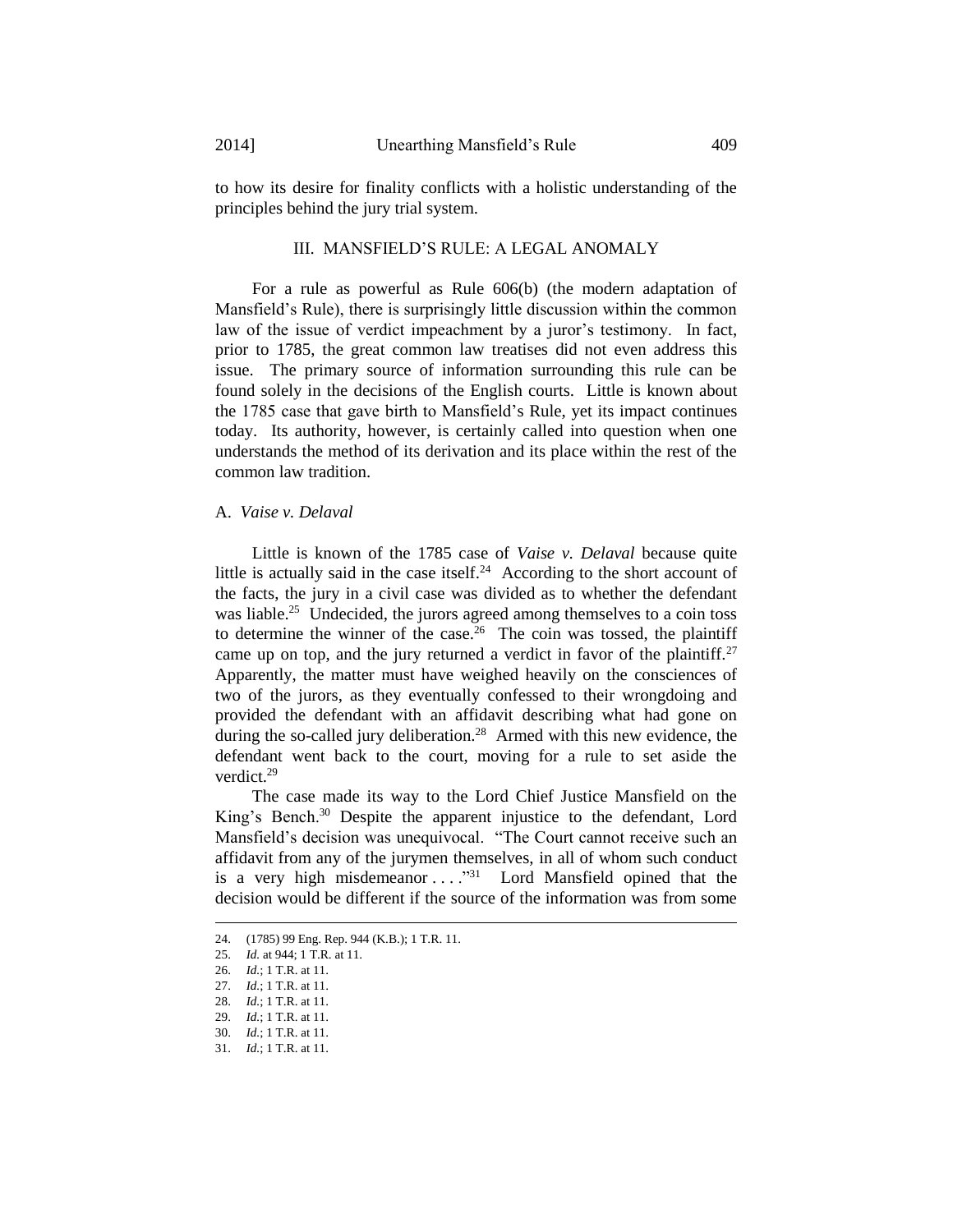other means, such as a witness who saw the coin toss through a window.<sup>32</sup> But, when the only evidentiary source of juror misconduct came from the jurors themselves, a court could not accept their testimony that impeached their own character. Lord Mansfield denied the motion to set aside the verdict, and a legacy was started.<sup>33</sup>

## B. "Nemo Turpitudinem Suam Allegans Audietur": A Discarded Doctrine

Mansfield's Rule, however, is not based on solid precedent. Rather, it is an extrapolation from a legal doctrine, quite popular at the time of the case and championed by Lord Mansfield, that a witness should not be able to testify to his own depravity or lack of character. Wigmore writes that Mansfield's Rule is based only on a "curious doctrine of evidence once and temporarily in vogue, long ago discarded in every other relation, and now here persisting through the sponsorship of Lord Mansfield's great name, the doctrine that a *witness shall not be heard to allege his own turpitude:* 'nemo turpitudinem suam allegans audietur.'"<sup>34</sup> This doctrine has now been discredited in all other aspects of law with the lingering exception of its bar against juror testimony regarding juror misconduct.<sup>35</sup>

<span id="page-7-0"></span>Lord Mansfield primarily championed this doctrine in the case of *Walton v. Shelly*. <sup>36</sup> Lord Mansfield held that the doctrine of *nemo turpitudinem suam allegans audietur* clearly prohibited a party from testifying that a paper he had signed as true was actually false.<sup>37</sup> Because the party would be testifying that he had previously signed a document falsely, his competence as a witness was in serious doubt.<sup>38</sup> As such, the witness was not to be trusted and should not be allowed to testify.<sup>39</sup>

Coming from the authoritative decisions of Lord Mansfield, this general doctrine that a witness should not be allowed to testify as to his own turpitude was quickly accepted in America. $40$  It is worth noting, however, that this doctrine was quickly repudiated in England.<sup>41</sup> It is also quite evident that this doctrine has been primarily discarded within the American evidentiary system. While criminal defendants have a right not to be

<sup>32.</sup> *Id.*; 1 T.R. at 11.

<sup>33.</sup> *Id.*; 1 T.R. at 11.

<sup>34. 8</sup> JOHN H. WIGMORE, EVIDENCE IN TRIALS AT COMMON LAW § 2352 (John T. McNaughton rev. ed. 1961).

<sup>35.</sup> *Id.*

<sup>36. (1786) 99</sup> Eng. Rep. 1104; 1 T.R. 296.

<sup>37.</sup> *Id.* at 1107; 1 T.R. at 300.

<sup>38.</sup> *Id.*; 1 T.R. at 300-01.

<sup>39.</sup> *Id.*; 1 T.R. at 300-01.

<sup>40. 2</sup> WIGMORE, *supra* not[e 34,](#page-7-0) § 529 (James H. Chadbourn rev. ed. 1979).

<sup>41.</sup> Jordaine v. Lashbrooke, (1798) 101 Eng. Rep. 1154, 1155; 7 T.R. 601, 603-04 (overruling Lord Mansfield's rule in *Walton v. Shelly*); *see also* 8 WIGMORE, *supra* not[e 34,](#page-7-0) § 2352.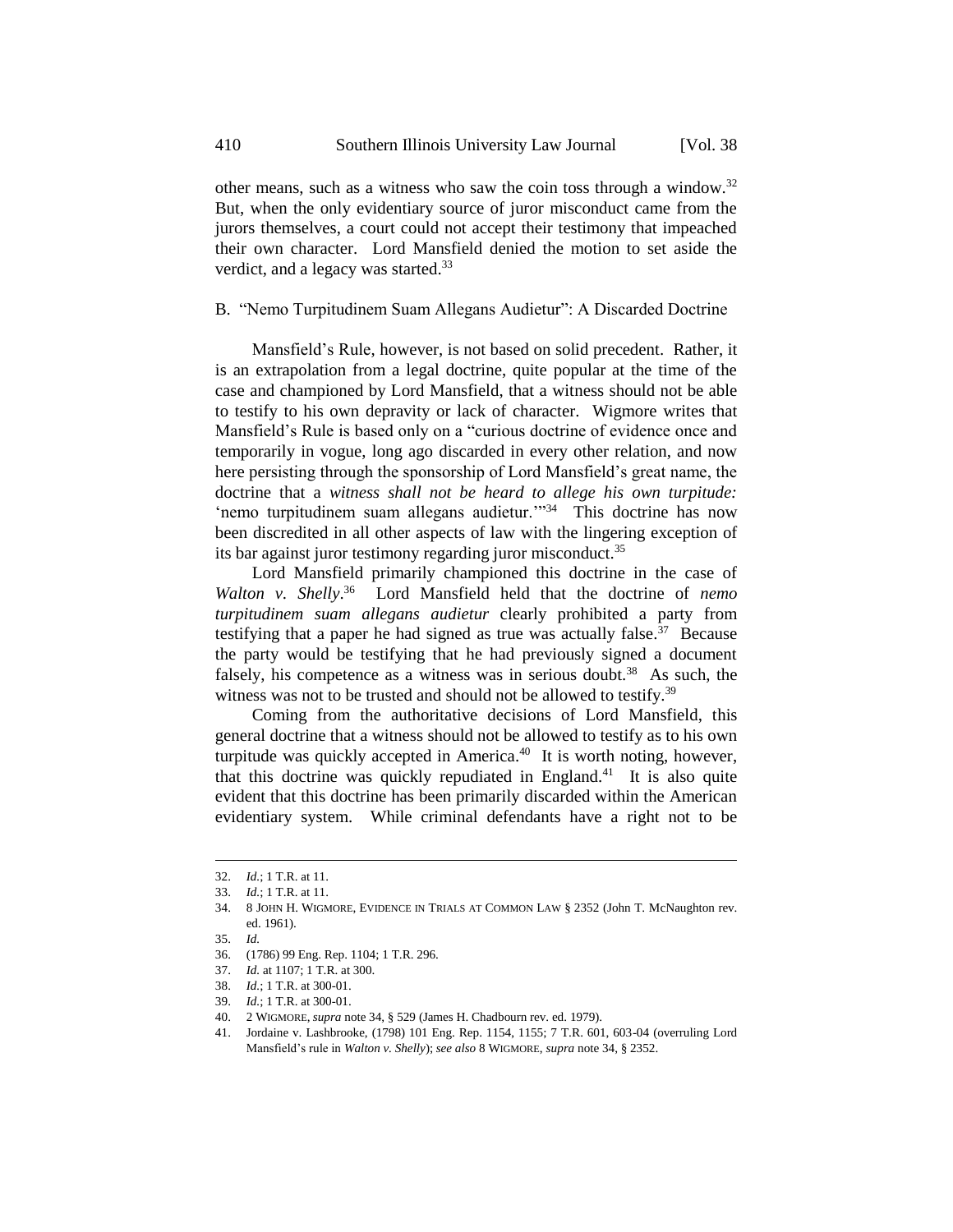compelled to incriminate themselves,<sup>42</sup> the Federal Rules of Evidence do not bar testimony from a witness simply because he admits his own turpitude, leaving the jury to determine the weight of his statements. $43$ Absent its lingering effect on Rule 606(b), this doctrine, entertained by the common law for only several decades in the eighteenth century, has since been disregarded as a hindrance in the proper determination of justice in all other aspects of the law.

## C. The Place of Mansfield's Rule in English Common Law

The significance of Mansfield's Rule based on an outdated and discarded doctrine is lessened all the more when compared to the vast body of cases within the English common law that clearly contradict the rule. The English common law regarding the ability of a juror to testify as to juror misconduct was well settled prior to Lord Mansfield's decision in *Vaise v. Delaval* in 1785. Without question, affidavits or statements from jurors were regularly admitted as evidence that the jury had engaged in some sort of misconduct that affected the verdict.

In the 1590 case of *Metcalfe v. Deane*, the court awarded a new trial based off of an affidavit by a juror that the jury had further questioned one of the witnesses after the trial was over and they were deliberating over the verdict.<sup>44</sup> In 1665, the King's Bench decided the case of *Prior v. Powers* in which it upheld the use of a confession by a juror that the twelve jurors, equally divided, had decided to cast lots as to which verdict they should find.<sup>45</sup> In the 1675 *Lord Fitzwater's Case*, the court admitted the testimonies of the jurors that they had decided to throw dies in order to determine the verdict in the case.<sup>46</sup> Based on a juror affidavit that the jury foreman had declared that the plaintiff would never win, regardless of whatever witnesses the plaintiff used, the court in the 1696 case of *Dent v*. *Hundred of Hertford* granted a new trial.<sup>47</sup>

The use of juror affidavits or statements to prove juror misconduct carried well into the eighteenth century. In the 1734 case of *Parr v. Seames*, the court recognized the use of affidavits by two jurors to determine whether the jury had wrongly decided upon a verdict by "hustling [a] half-pence in a hat."<sup>48</sup> In *Philips v. Fowler*, the court, in 1735,

<sup>42.</sup> U.S. CONST. amend. V.

<sup>43.</sup> In fact, the Federal Rules of Evidence specifically allow, in certain instances, a party to impeach a witness's character for truthfulness. FED. R. EVID. 607; FED. R. EVID. 608; FED. R. EVID. 609.

<sup>44. (1590) 78</sup> Eng. Rep. 445 (Q.B.) 445; Cro. Eliz. 189, 189.

<sup>45. (1665) 83</sup> Eng. Rep. 1257 (K.B.) 1257; 1 Keb. 811, 811 (refusing, however, to grant a new trial because the sole confession of the lone juryman was "not much regarded").

<sup>46. (1675) 89</sup> Eng. Rep. 308 (K.B.) 308; 1 Freem. 414, 414-15.

<sup>47. (1696) 91</sup> Eng. Rep. 546 (K.B.) 546; 2 Salk. 645, 645.

<sup>48. (1734) 94</sup> Eng. Rep. 993 (K.B.) 993; Barnes 438, 438.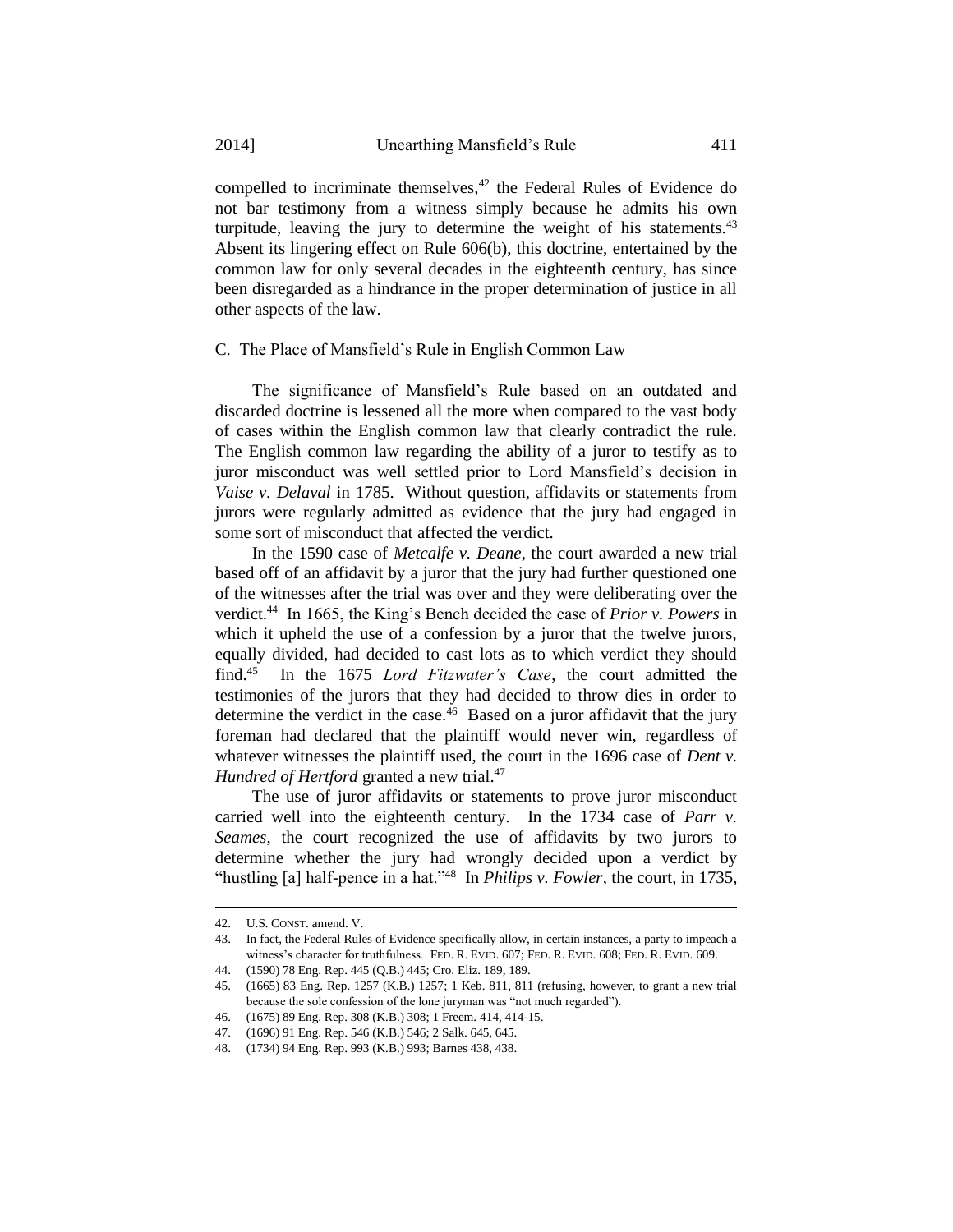set aside a verdict when two of the jurors produced affidavits claiming that the jury had reached a verdict by casting lots for the winner.<sup>49</sup> In the 1774 case of *Norman v. Beaumont*, the court held that it "always admitted of affidavits . . . as in respect to a misbehavior of any of the jury, or any declaration by any of them either before or after the verdict to shew that a juryman was partial."<sup>50</sup>

Finally, in 1779, only six years before Lord Mansfield's decision in *Vaise v. Delaval*, the court in *Aylett v. Jewel* reaffirmed the use of juror affidavits to prove juror misconduct.<sup>51</sup> In  $Aylett$ , the attorney for the losing defendant was approached by some of the jurors who confessed to him that they had not been able to reach a verdict.<sup>52</sup> To breach their impasse, the jurors decided that they would write their names on twelve pieces of paper and place them in a hat.<sup>53</sup> The first six names to be drawn out of the hat would determine by a majority vote the outcome of the case.<sup>54</sup> When the defendant moved for a new trial, the court refused to grant the motion because the defendant provided only the hearsay affidavit of the defendant's counsel, "there being no affidavit by the jurymen."<sup>55</sup> Thus, the tradition of allowing juror testimony regarding juror misconduct appeared to have been quite settled only a few years before the birth of Mansfield's Rule to the extent that some courts even refused to grant a new verdict *absent affidavits from the jurors themselves*.

Despite its near universal acceptance in modern American jurisprudence, some of the early American courts embraced the use of juror affidavits, in spite of Lord Mansfield's decision in *Vaise v. Delaval*. In the 1793 case of *Talmadge v. Northrop*, the Superior Court of Connecticut accepted the use of juror testimony that one of the other jurors had provided additional evidence to his fellow jurors, and the court set aside the verdict tainted by this misconduct.<sup>56</sup> In 1805, the Supreme Court of New York upheld the use of juror affidavits as to juror misbehavior, distinctly noting that Lord Mansfield's decision in *Vaise v. Delaval* "happened since the revolution, and therefore forms no precedent."<sup>57</sup> Instead, the court relied on the rich body of English cases existing prior to 1776 that permitted juror affidavits as evidence to impeach a verdict.<sup>58</sup> A similar opinion is found in the 1811 Pennsylvania case of *Cluggage v. Swann* holding that the court

<sup>49. (1735) 94</sup> Eng. Rep. 994 (C.P.) 994; Barnes 441, 441-42.

<sup>50. (1774) 125</sup> Eng. Rep. 1281 (C.P.) 1282; Willes 484, 487.

<sup>51. (1779) 96</sup> Eng. Rep. 761 (C.P.) 761; 2 Black W. 1299, 1300.

<sup>52.</sup> *Id.*; 2 Black. W. at 1300.

<sup>53.</sup> *Id.*; 2 Black. W. at 1330.

<sup>54.</sup> *Id.*; 2 Black. W. at 1300.

<sup>55.</sup> *Id.*; 2 Black. W. at 1300.

<sup>56. 1</sup> Root 522, 523 (Conn. Super. Ct. 1793).

<sup>57.</sup> Smith v. Cheetham, 3 Cai. R. 57, 61 (N.Y. Sup. Ct. 1805).

<sup>58.</sup> *Id.* at 59-61.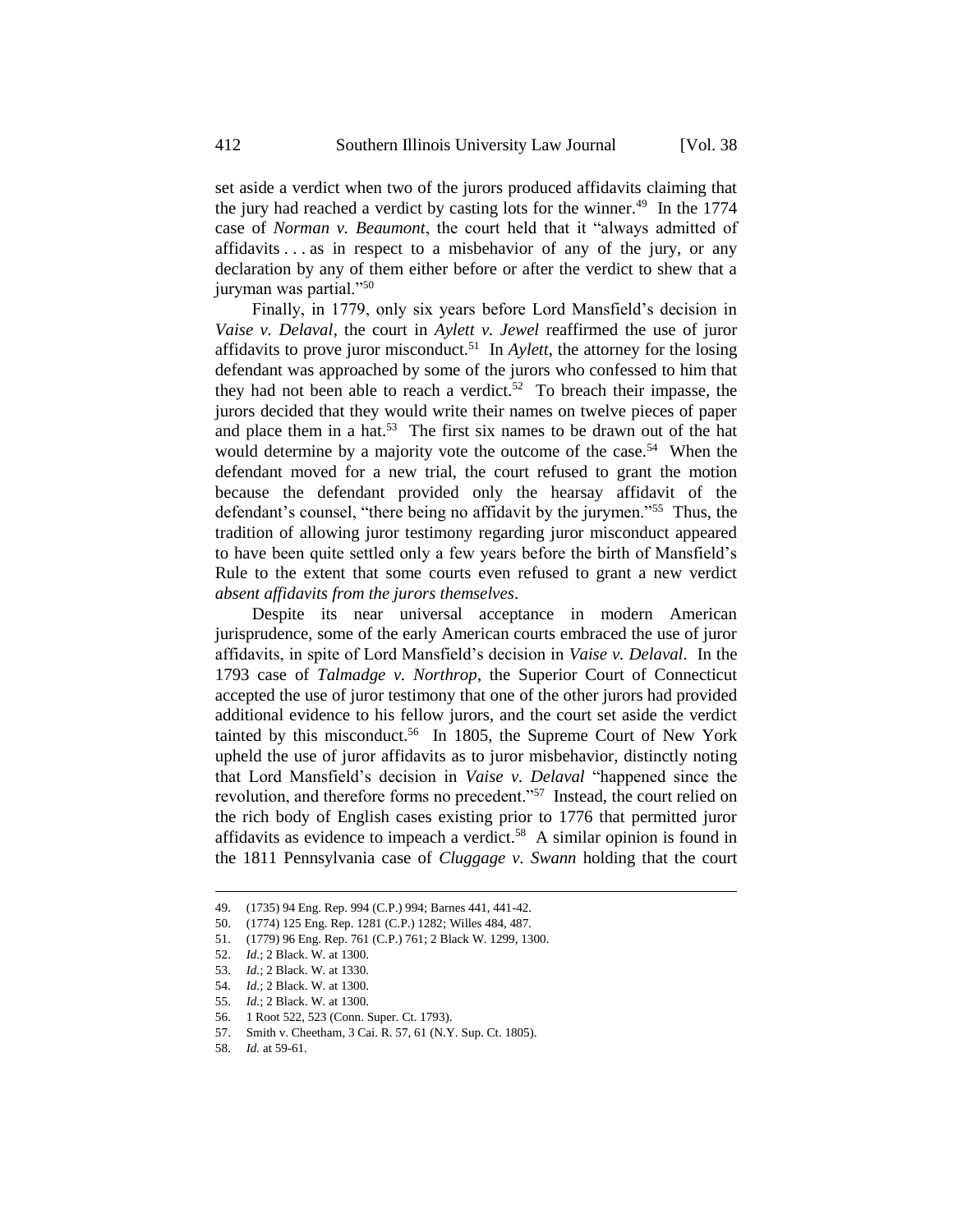should receive juror affidavits in keeping with the "course of the decisions in *England*, before 1776."<sup>59</sup>

What all these cases show is that Mansfield's Rule was an anomaly within at least two-hundred years of English common law precedent. Moreover, its basis was in a doctrine that was quickly rejected within the common law system. Some early American courts recognized that this rule contradicted the court's rationale in *Lord Fitzwater's Case* that refusing such evidence violates the virtues of fairness and non-bias intrinsic to a successful system of trial by jury.<sup>60</sup> Nonetheless, Mansfield's Rule became well-settled in the American legal system thanks to the reputation of its sponsor,  $61$  and its modern appearance in the form of Rule  $606(b)$  is firmly established within the Federal Rules of Evidence.

## IV. FINALITY AT THE EXPENSE OF FAIRNESS

Now it is possible that a reader may simply shrug off Rule 606(b)'s shaky basis in the common law. After all, even if Mansfield's Rule is somewhat of an anomaly that fails to give valuable precedent to the current rule regarding juror testimony, is not the principle of finality so prevalent in Rule 606(b)'s legislative history so as to continue validating its existence? At first blush, this policy seems important enough to provide some compromise. Yet, by looking back at the general principles surrounding the jury trial system embraced by the common law tradition, it seems that our legal system may be sacrificing too much of its commitment to justice for the sake of finality.

It is undeniable that finality is one of the intrinsic values and benefits of the Anglo-American common law system. Strict procedures on appeal, statutes of limitation, and the laws governing double jeopardy are only a few of the many ways in which the legal system has embraced this virtue. Finality brings with it order and certainty, necessary characteristics of a free legal and political society.<sup>62</sup>

Yet by focusing so much on *this* virtue of our common law tradition, we have done so at the cost of devaluing our entire system of a fair trial by one's peers. By failing to see the larger principles surrounding the patchwork tapestry that is our jury trial system, we have allowed ourselves to become enamored by the patch of finality at the expense of fairness to those the jury system is designed to aid and protect.

Unfortunately, the balance between the principles of finality and fairness as they relate to a juror's testimony of juror misconduct is not

<sup>59. 4</sup> Binn. 150, 152 (Pa. 1811).

<sup>60. (1675) 89</sup> Eng. Rep. 308 (K.B.) 308; 1 Freem. 414, 415.

<sup>61.</sup> *See* cases cited *supra* not[e 14.](#page-3-0)

<sup>62.</sup> *See generally* RUSSELL KIRK, ROOTS OF AMERICAN ORDER (4th ed. 2003).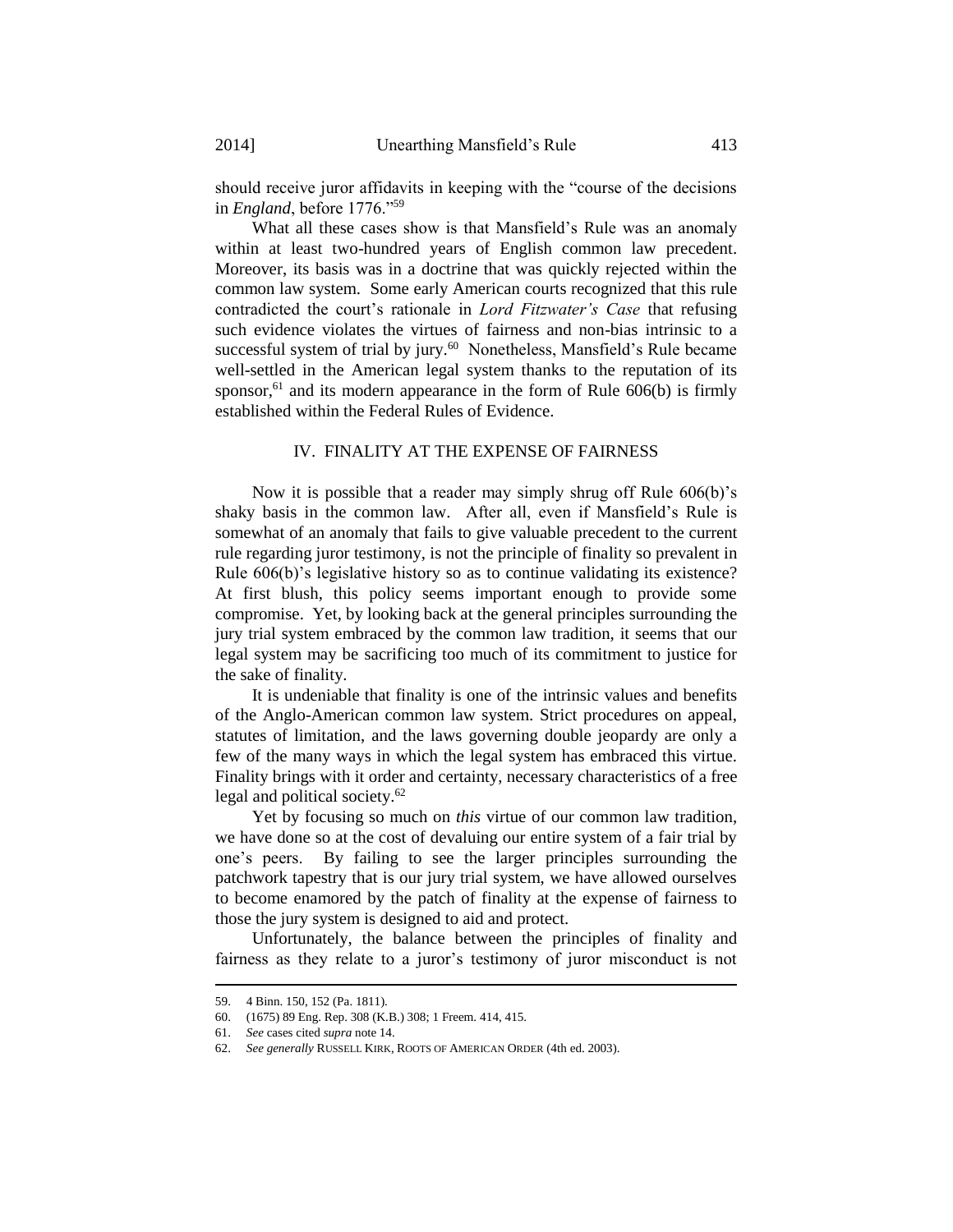discussed by the great common law writers. There are, however, several examples from the common law that support the notion that a court should violate the secrecy and privacy of the jury-deliberation process when failure to do so would result in an unfair or improper verdict.

## A. Homicide Verdicts

While the common law showed tremendous respect for the finality of a jury's verdict and its ability to reach the appropriate conclusion, it provided exceptions for special involvement by the court when the jury was faced with certain cases involving homicide. $63$  A jury was prohibited from reaching a verdict when homicide *se defendendo* or homicide *per*   $\int$ *infortunium* was at issue.<sup>64</sup> In such cases, the jury would merely return a finding of certain facts with which the judge would form a verdict.<sup>65</sup> By taking the case out of the regular hands of the jurors, the judge would ensure that an appropriate and fair verdict was given on behalf of the defendant.

#### B. The Writ of Attaint

<span id="page-11-0"></span>In Book III of his *Commentaries on the Laws of England*, Sir William Blackstone discussed the writ of attaint, which provided a losing party in a civil case with the ability to appeal a jury's false verdict.<sup>66</sup> Referring back to an ancient process of impeaching a jury when the jurors were in reality "witnesses who deposed to facts within their own knowledge, about which there could hardly be the possibility of error,"<sup>67</sup> Blackstone recognized this writ as still being of use in a jury system similar to the modern system where jurors are merely required to decide the facts rather than reach a verdict based off of what they already knew.<sup>68</sup> Under a writ of attaint, a larger jury would try the decision of the original jury to determine if they had reached their verdict falsely.<sup>69</sup> If the grand jury found, after reviewing the same evidence as the original jury, that the original jury had found a verdict in error, the original jurors were punished and the previous losing party was compensated.<sup>70</sup> Blackstone noted that, at the time of his writing, this particular method of appeal was almost completely replaced by setting

<sup>63. 2</sup> MATTHEW HALE, A TREATISE OF THE PLEAS OF THE CROWN 439-40 (1762).

<sup>64.</sup> *Id.* at 440.

<sup>65.</sup> *Id.*

<sup>66.</sup> *See* 3 WILLIAM BLACKSTONE, COMMENTARIES \*402-05.

<sup>67.</sup> WILLIAM FORSYTH, HISTORY OF TRIAL BY JURY 152 (2d ed. 1971).

<sup>68.</sup> *See* 3 BLACKSTONE, *supra* not[e 66,](#page-11-0) at \*402-05.

<sup>69.</sup> *Id.* at \*403-04.

<sup>70.</sup> *Id.* at \*404.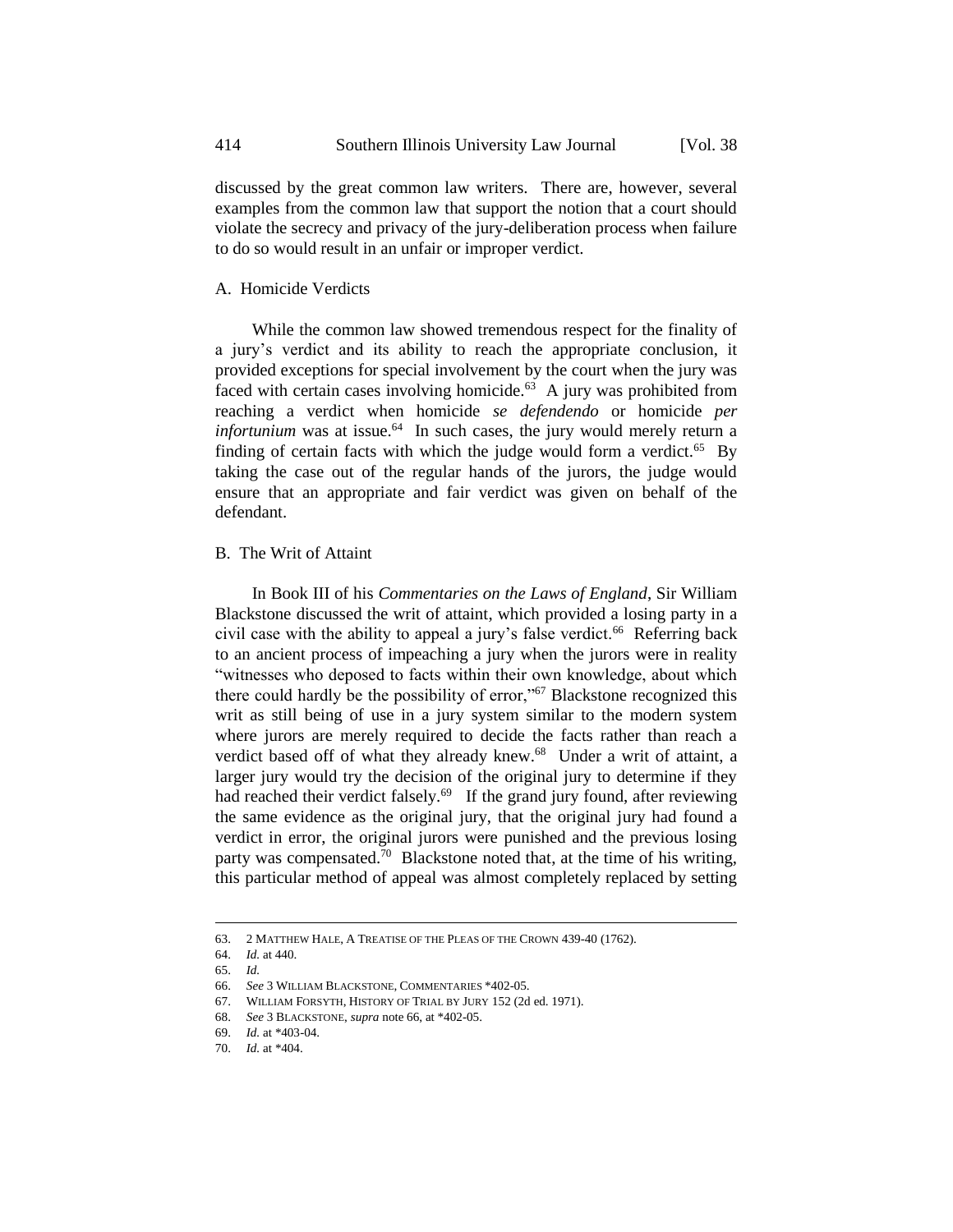aside verdicts or granting new trials.<sup>71</sup> However, the use of the writ of attaint demonstrates, once again, the willingness of the common law to undermine the sanctity of the jury when fairness was at stake.

## C. The Common Law in Action

The clearest examples of the common law's willingness to disturb the finality of the jury's verdict in order to ensure a fair trial are the numerous cases referenced above in which the courts would set aside a verdict or grant a new trial when evidence of juror misconduct came straight from the mouths of the jurors themselves.<sup>72</sup> Despite the benefit of finality in a case, the tradition was to respect the greater principles of fairness and nonpartiality that the common law system recognized as due the parties, even to the extent of setting aside a verdict when the evidence was clear that it had only been reached by juror misconduct.<sup>73</sup> Rule  $606(b)$ 's justification on the policy of finality fails to satisfy general principles of trial by jury demonstrated by the common law's willingness to overlook the sanctity of jury deliberation, in certain instances, when fairness demanded otherwise. While the common law never embraced the notion that fairness required the court to always look into a jury's deliberations (in fact, instances of a court doing so are rare exceptions to the general rule of finality), it did traditionally recognize that a court should do so when there was clear evidence that the verdict was the result of juror misconduct.

# V. THE IOWA RULE: AN ALTERNATIVE APPROACH

While most American courts accepted Mansfield's Rule, the Supreme Court of Iowa was one of the few that flatly rejected the broad disqualification of juror affidavits instituted by the rule. In *Wright v. Illinois & Mississippi Telephone Co.*, the court created a rule (known as the "Iowa Rule") that allowed the use of juror affidavits when they would be used to prove instances of *objective* juror misconduct.<sup>74</sup> The court stated:

That affidavits of jurors may be received for the purpose of avoiding a verdict, to show any matter occurring during the trial or in the jury room, which *does not essentially inhere in the verdict itself*, as that a juror was improperly approached by a party, his agent, or attorney; that witnesses or others conversed as to the facts or merits of the cause, out of court and in the presence of jurors; that the verdict was determined by aggregation and

<sup>71.</sup> *Id.* at \*405.

<sup>72.</sup> *See* cases cited *supra* Part III.C.

<sup>73.</sup> *See* Lord Fitzwater's Case, (1675) 89 Eng. Rep. 308 (K.B.) 308; 1 Freem. 414, 415.

<sup>74.</sup> 20 Iowa 195 (1866).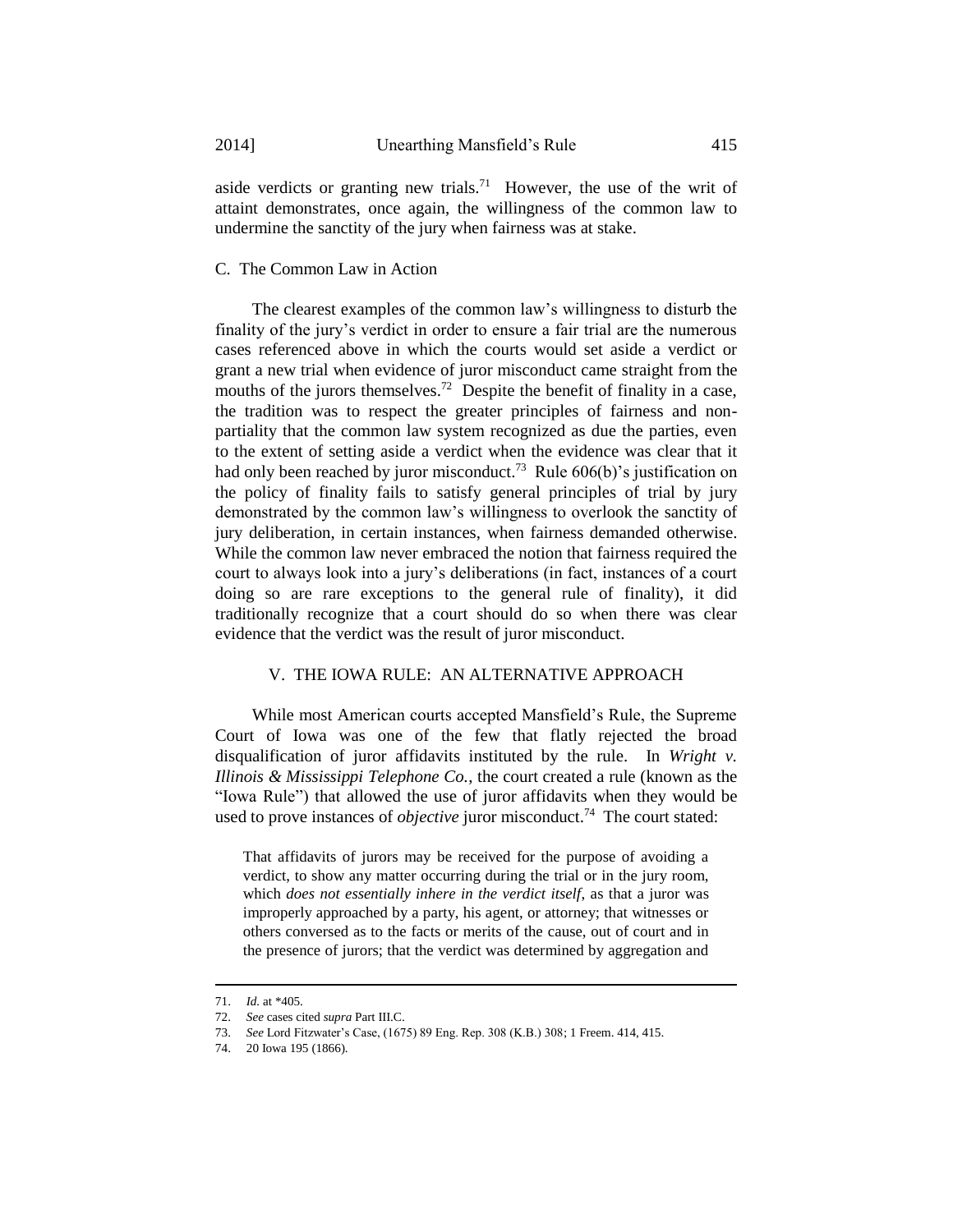average or by lot, or game of chance or other artifice or improper manner; but that such affidavit to avoid the verdict may not be received to show any matter which *does essentially inhere in the verdict itself*, as that the juror did not assent to the verdict; that he misunderstood the instructions of the court; the statements of the witnesses or the pleadings in the case; that he was unduly influenced by the statements or otherwise of his fellow jurors, or mistaken in his calculations or judgments, or other matter resting alone in the juror's breast.<sup>75</sup>

By creating a distinction between objective and subjective influences and actions, the court attempted to ensure the fairness of the verdict while also recognizing that attacking the subjective aspects of juror deliberation would "unsettle verdicts and destroy their sanctity and conclusiveness."<sup>76</sup>

By amending Rule 606(b) to conform to the Iowa Rule, Congress would be able to balance both its concerns of finality and fairness within the jury trial system while also ensuring a rule that is in keeping with the common law tradition. By allowing jurors to testify as to objective misconduct within the jury room, Congress would ensure a rule that comports with the overarching principles of fairness and justice in the jury trial as well as the overwhelming tradition in the English common law prior to the birth of Mansfield's Rule in the unique and unsupported case of *Vaise v. Delaval*. Moreover, by ensuring that jurors could not testify as to their own subjective deliberation process in reaching a verdict, Congress would also be protecting the sanctity of the jury room and the ability of the jury to make a determination while also maintaining the virtue of finality in their verdicts.

### VI. CONCLUSION

Back in the mid-eighteenth century, Blackstone warned of the dangers of new developments to the jury trial system that could destroy its virtues of justice and liberty. He wrote:

So that the liberties of England cannot but subsist, so long as this palladium remains sacred and inviolate, not only from all open attacks, . . . but also from all secret machinations, which may sap and undermine it; by introducing new and arbitrary methods of trial .... And however *convenient* these may appear at first, (as doubtless all arbitrary powers, well executed, are the most *convenient*) yet let it be again remembered that delays, and little inconveniences in the forms of justice,

<sup>75.</sup> *Id.* at 210.

<sup>76.</sup> *Id.* at 211-12.